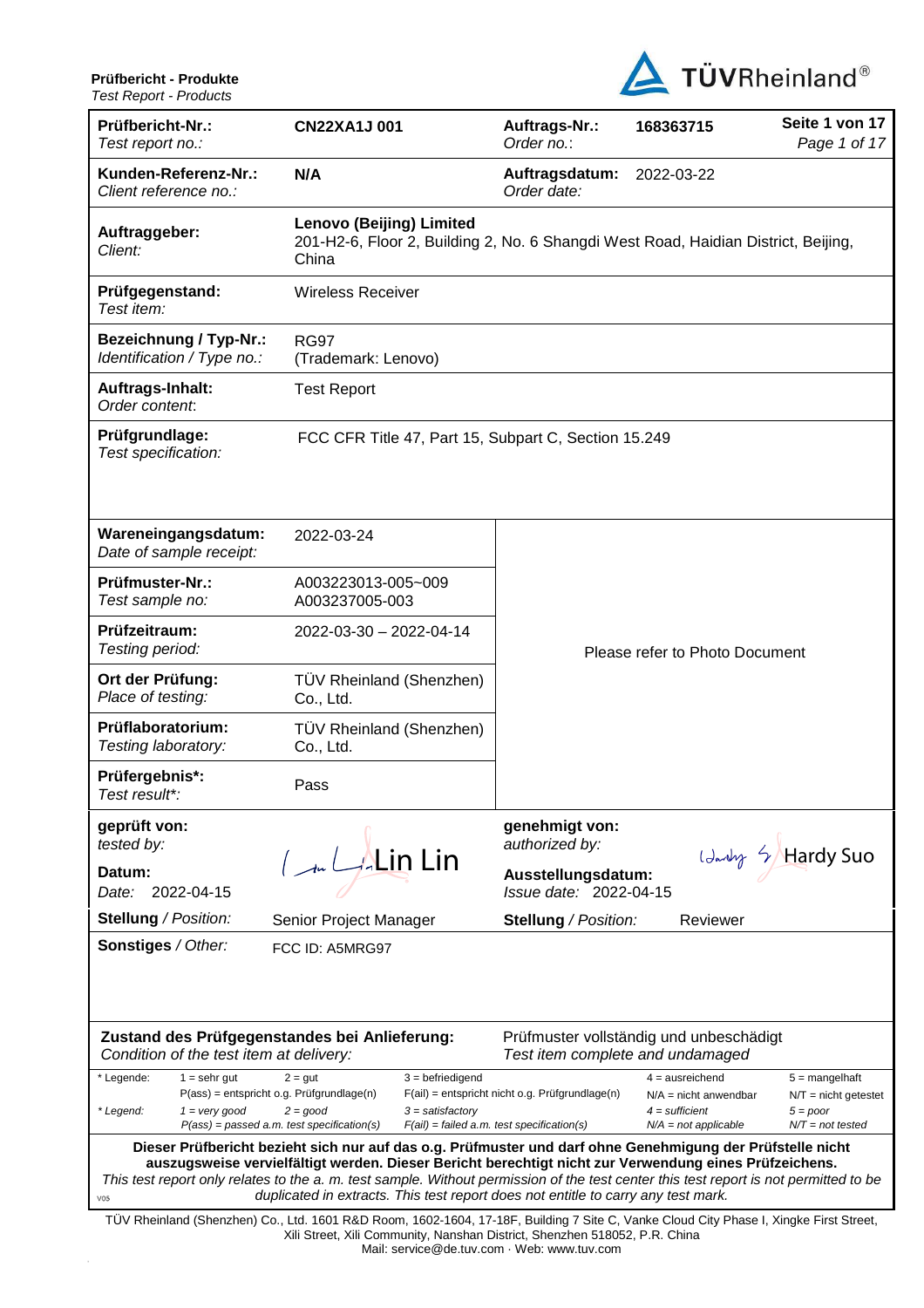

| Prüfbericht - Produkte<br><b>Test Report - Products</b>                     |                                |
|-----------------------------------------------------------------------------|--------------------------------|
| Prüfbericht - Nr.: CN22XA1J 001<br>Test Report No.:                         | Seite 2 von 17<br>Page 2 of 17 |
| <b>Test Summary</b>                                                         |                                |
| 5.1.1<br><b>ANTENNA REQUIREMENT</b><br><b>RESULT:</b><br>Pass               |                                |
| 5.1.2 FIELD STRENGTH OF FUNDAMENTAL AND HARMONICS<br><b>RESULT:</b><br>Pass |                                |
| 5.1.3<br>20DB AND 99% BANDWIDTH<br><b>RESULT:</b><br>Pass                   |                                |
| 5.1.4<br><b>BAND EDGE</b><br><b>RESULT:</b><br>Pass                         |                                |
| <b>CONDUCTED EMISSION ON AC MAINS</b><br>5.1.5<br><b>RESULT:</b><br>Pass    |                                |
|                                                                             |                                |
|                                                                             |                                |
|                                                                             |                                |
|                                                                             |                                |
|                                                                             |                                |
|                                                                             |                                |
|                                                                             |                                |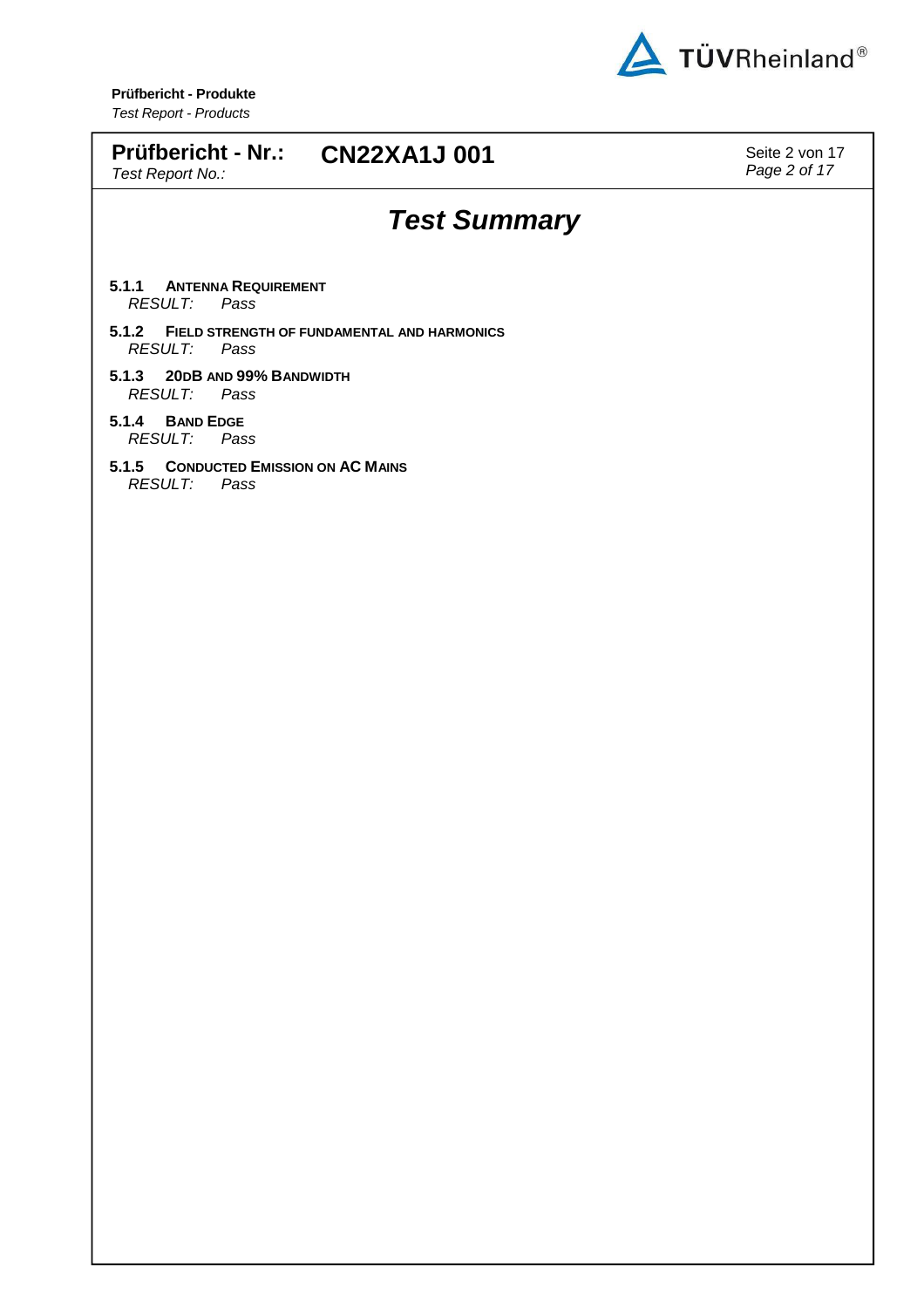

#### **Prüfbericht - Nr.: CN22XA1J001** Seite 3 von 17 Page 3 of 17 Test Report No.: **Table of Contents**  $\mathbf{1}$  $1.1$  $\overline{2}$  $21$  $2.2$  $2.3$  $2.4$  $2.5$  $2.6$  $2.7$  $\mathbf{R}$  $3.1$  $3.2$  $3.3$  $3.4$  $3.5$  $\lambda$  $4.1$  $4.2$  $4.3$  $4.4$  $4.5$ 5 **TEST RESULTS** 12  $5.1$  $5.1.1$  $5.1.2$  $5.1.3$  $511$  $5.1.5$ 6 **PHOTOGRAPHS OF THE TEST SET-UP**  $\overline{7}$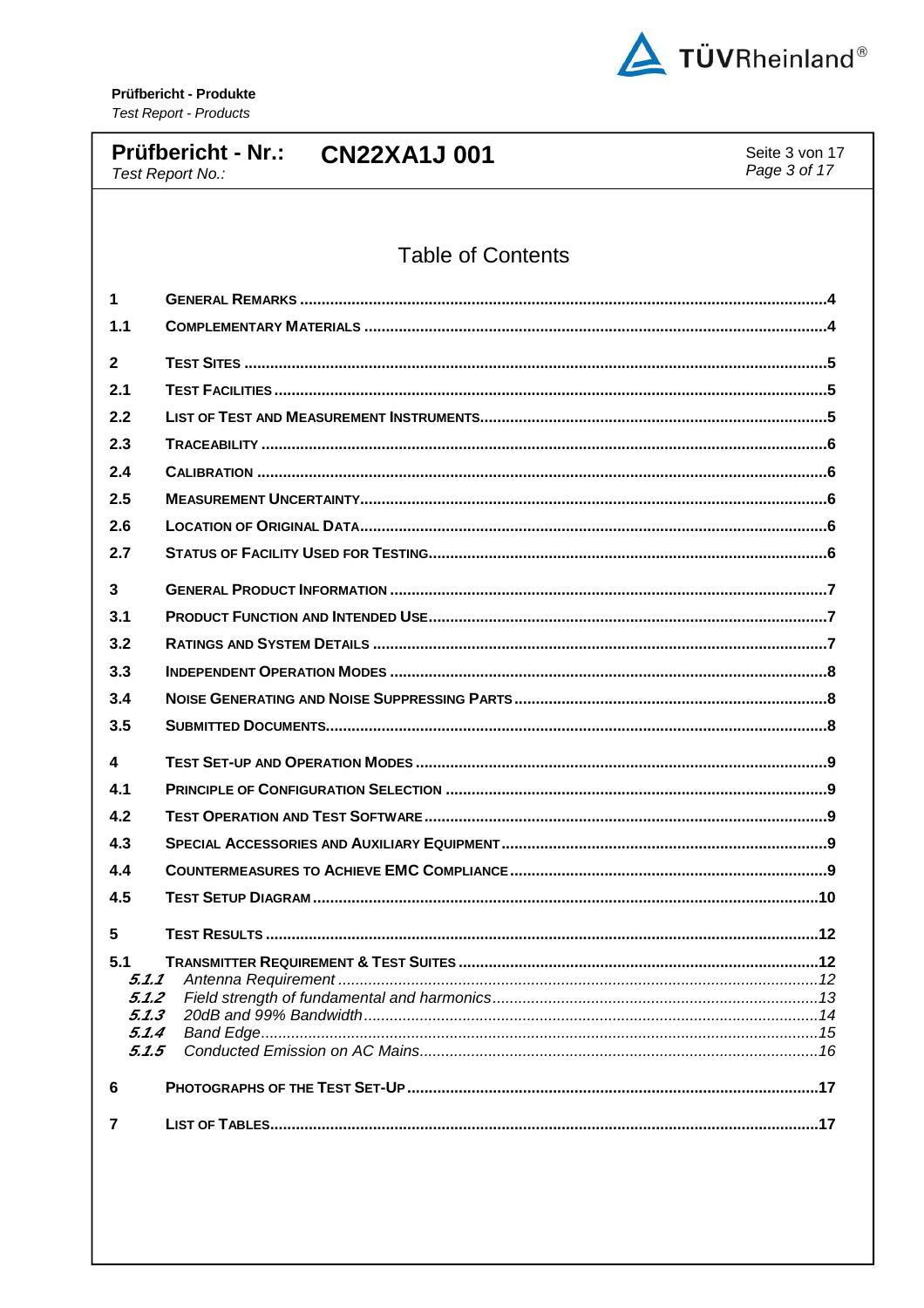

**Prüfbericht - Nr.:** Test Report No.: **CN22XA1J 001** Seite 4 von 17

Page 4 of 17

# **1 General Remarks**

#### **1.1 Complementary Materials**

All attachments are integral parts of this test report. This applies especially to the following appendix:

Appendix A: Photographs of the Test Set-up

Appendix B: Test Results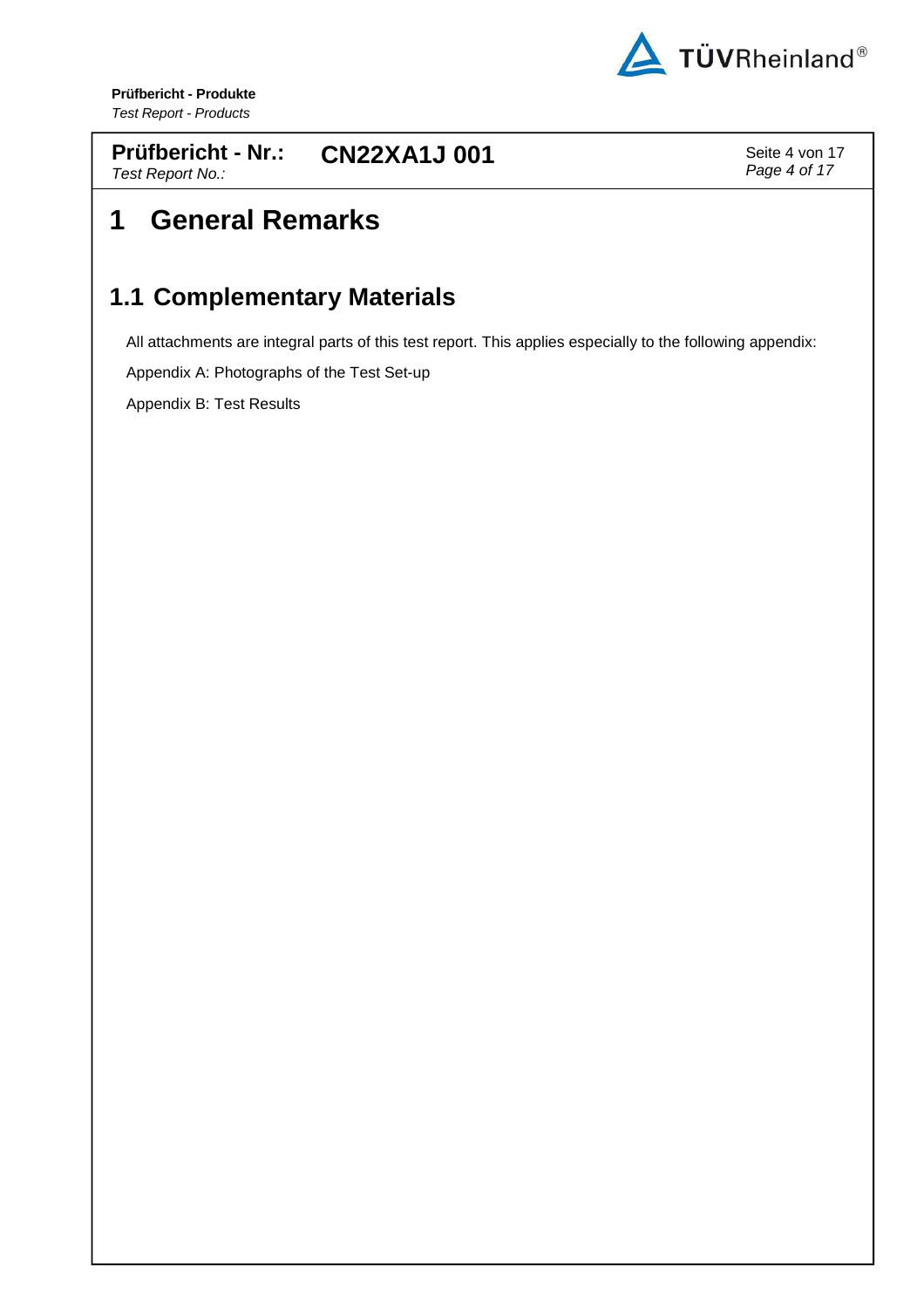

**Prüfbericht - Nr.:** Test Report No.: **CN22XA1J 001** Seite 5 von 17

Page 5 of 17

# **2 Test Sites**

#### **2.1 Test Facilities**

**TÜV Rheinland (Shenzhen) Co., Ltd.** 

362 Huanguan Road Middle Longhua District, Shenzhen 518110 People's Republic of China

FCC Accreditation Designation No.: CN1260

ISED wireless device testing laboratory: 25069

#### **2.2 List of Test and Measurement Instruments**

**Table 1: List of Test and Measurement Equipment** 

| <b>Radio Spectrum Testing (TS8997)</b>              |                     |                   |                   |            |  |
|-----------------------------------------------------|---------------------|-------------------|-------------------|------------|--|
| <b>Equipment</b>                                    | <b>Manufacturer</b> | <b>Model</b>      | Serial No.        | Cal. until |  |
| Signal Analyzer                                     | <b>R&amp;S</b>      | <b>FSV 40</b>     | 101441            | 2022-08-09 |  |
| <b>OSP</b>                                          | R&S                 | <b>OSP 150</b>    | 101017            | 2022-12-02 |  |
| Control PC                                          | <b>DELL</b>         | OptiPlex 7050     | FTJZ9P2           | N/A        |  |
| <b>Test Software</b>                                | R&S                 | WMS32 (V11.00.00) | N/A               | N/A        |  |
| Power Meter                                         | R&S                 | NRP <sub>2</sub>  | 107105            | 2022-12-02 |  |
| <b>Wideband Power Sensor</b>                        | <b>R&amp;S</b>      | NRP-Z81           | 105677            | 2022-08-09 |  |
| Shielding Room 8#                                   | Albatross           | SR <sub>8</sub>   | APC17151-SR8      | 2024-06-22 |  |
| <b>Unwanted Emission Testing (TS9975)</b>           |                     |                   |                   |            |  |
| <b>Equipment</b>                                    | <b>Manufacturer</b> | <b>Model</b>      | <b>Serial No.</b> | Cal. until |  |
| <b>EMI Test Receiver</b>                            | <b>R&amp;S</b>      | ESR <sub>7</sub>  | 102021            | 2022-08-10 |  |
| Signal Analyzer                                     | R&S                 | <b>FSV 40</b>     | 101439            | 2022-08-09 |  |
| <b>System Controller Interface</b>                  | <b>R&amp;S</b>      | <b>SCI-100</b>    | S10010038         | N/A        |  |
| Filterbank                                          | <b>R&amp;S</b>      | Wlan              | 100759            | 2022-08-09 |  |
| <b>OSP</b>                                          | R&S                 | <b>OSP 120</b>    | 102040            | N/A        |  |
| Pre-amplifier                                       | <b>R&amp;S</b>      | SCU08F1           | 08320031          | 2022-08-09 |  |
| Amplifier                                           | R&S                 | SCU-18F           | 180070            | 2022-08-09 |  |
| Amplifier                                           | <b>R&amp;S</b>      | SCU40A            | 100475            | 2022-08-09 |  |
| <b>Trilog Broadband Antenna</b><br>(30 MHz - 7 GHz) | Schwarzbeck         | <b>VULB 9162</b>  | 193               | 2022-08-08 |  |
| Double-Ridged Antenna (1 -18<br>GHz)                | <b>ETS-LINDGREN</b> | 3117              | 00218717          | 2022-08-08 |  |
| Wideband Ridged Horn Antenna<br>(18-40 GHz)         | <b>Steatite</b>     | QMS-00880         | 19067             | 2022-08-08 |  |
| Active Loop Antenna                                 | Schwarzbeck         | <b>FMZB 1513</b>  | 302               | 2022-09-13 |  |
| <b>Test software</b>                                | R&S                 | EMC32 (V10.60.10) | N/A               | N/A        |  |
| <b>Control PC</b>                                   | Dell                | OptiPlex 7050     | 36NV9P2           | N/A        |  |
| 3m Semi-Anechoic Chamber                            | Albatross           | SAC-3m            | APC17151-SAC      | 2024-06-22 |  |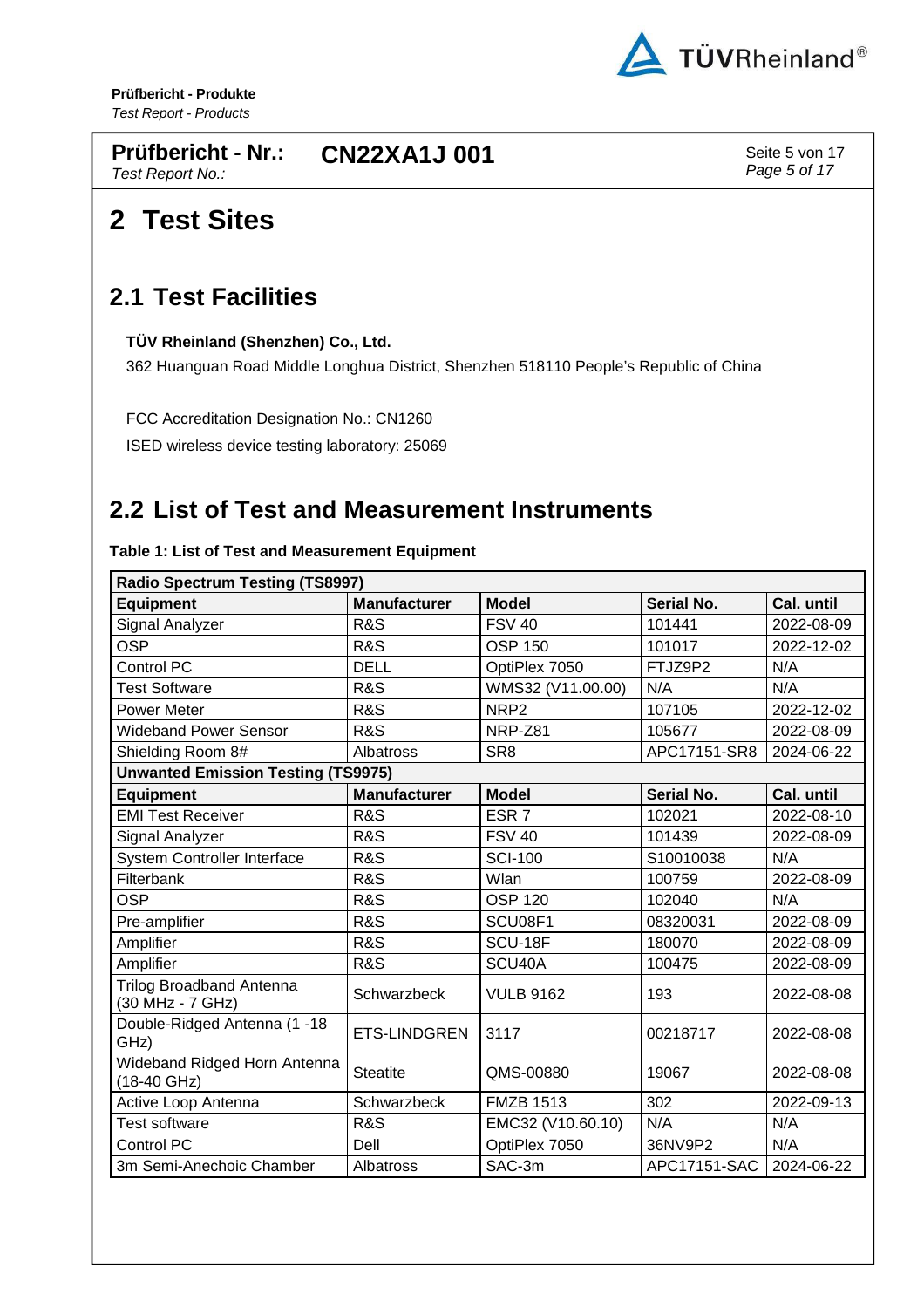

Page 6 of 17

#### **Prüfbericht - Nr.: CN22XA1J 001** Seite 6 von 17

Test Report No.:

| <b>Conducted Emission</b>       |                     |                     |            |                   |
|---------------------------------|---------------------|---------------------|------------|-------------------|
| <b>Equipment</b>                | <b>Manufacturer</b> | Model No.           | Serial No. | <b>Cal. Until</b> |
| <b>EMI Test Receiver</b>        | R&S                 | ESR <sub>3</sub>    | 102428     | 2022-08-10        |
| <b>Artificial Mains Network</b> | R&S                 | <b>ENV216</b>       | 102333     | 2022-08-10        |
| EMC32 test software             | R&S                 | EMC32(Ver.10.50.00) | N/A        | N/A               |

## **2.3 Traceability**

All measurement equipment calibrations are traceable to NIM (National Institute of Metrology) or where calibration is performed in other countries, to equivalent nationally recognized standards organizations.

## **2.4 Calibration**

Equipment requiring calibration is calibrated periodically by the manufacturer or according to manufacturer's specifications. Additionally all equipment is verified for proper performance on a regular basics using in house standards or comparisons.

#### **2.5 Measurement Uncertainty**

The estimated combined standard uncertainty for radiated emissions and conducted emissions measurements as below table.

| <b>Parameter</b>                                       | <b>Uncertainty</b>            |
|--------------------------------------------------------|-------------------------------|
| Radio Frequency                                        | $±1$ x 10-7                   |
| RF Power (conducted)                                   | $\pm 2.5$ dB                  |
| Radiated Emission of Transmitter, valid up to 26.5 GHz | $±6$ dB                       |
| Radiated Emission of Receiver, valid up to 26.5 GHz    | $±6$ dB                       |
| Conducted Emission, (9kHz to 150kHz)/(150kHz to 30MHz) | $\pm 3.70$ dB / $\pm 3.30$ dB |
| Temperature                                            | ±1 °C                         |
| Humidity                                               | ±5%                           |
| Voltage (DC)                                           | ±1%                           |
| Voltage (AC, <10kHz)                                   | ±2%                           |

## **2.6 Location of Original Data**

The original copies of all test data taken during actual testing were attached at Appendix A & B of this report and delivered to the applicant. A copy has been retained in the TÜV Rheinland (Shenzhen) Co., Ltd. file for certification follow-up purposes.

## **2.7 Status of Facility Used for Testing**

The TÜV Rheinland (Shenzhen) Co., Ltd. Test facility located at 362 Huanguan Road Middle Longhua District, Shenzhen 518110 People's Republic of China is listed on the US Federal Communications Commission list of facilities approved to perform measurements.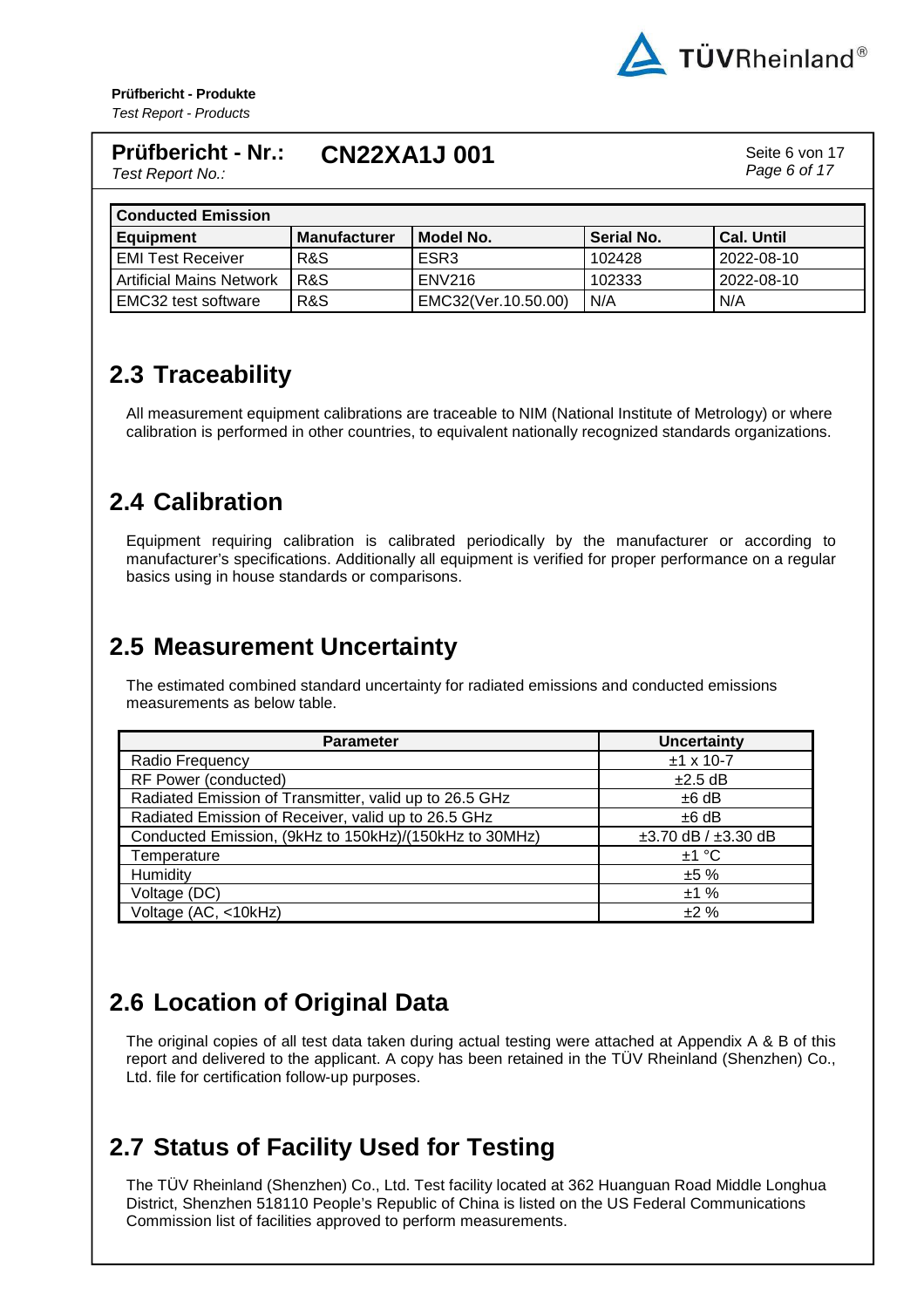

#### **Prüfbericht - Nr.: CN22XA1J 001** Seite 7 von 17 Test Report No.:

Page 7 of 17

# **3 General Product Information**

### **3.1 Product Function and Intended Use**

The products is a Wireless Receiver, which supports 2.4GHz transmitter wireless technology.

For details refer to the User Manual, Technical Description and Circuit Diagram.

## **3.2 Ratings and System Details**

#### **Table 2: Technical Specification of EUT**

| <b>General Information of EUT</b>        | Value                    |
|------------------------------------------|--------------------------|
| Kind of Equipment:                       | <b>Wireless Receiver</b> |
| Type Designation:                        | <b>RG97</b>              |
| Trademark:                               | Lenovo                   |
| FCC ID:                                  | A5MRG97                  |
| <b>Operating Voltage:</b>                | PC USB Operated          |
| <b>Operating Temperature Range:</b>      | $0 °C \sim 40 °C$        |
| <b>Technical Specification of 2.4GHz</b> |                          |
| Frequency Range:                         | 2402 - 2480 MHz          |
| Type of Modulation:                      | <b>GFSK</b>              |
| <b>Channel Number:</b>                   | 79 channels              |
| Channel Spacing:                         | 1MHz                     |
| Antenna Type:                            | <b>PCB</b> Antenna       |
| Antenna Gain:                            | -4.67 dBi                |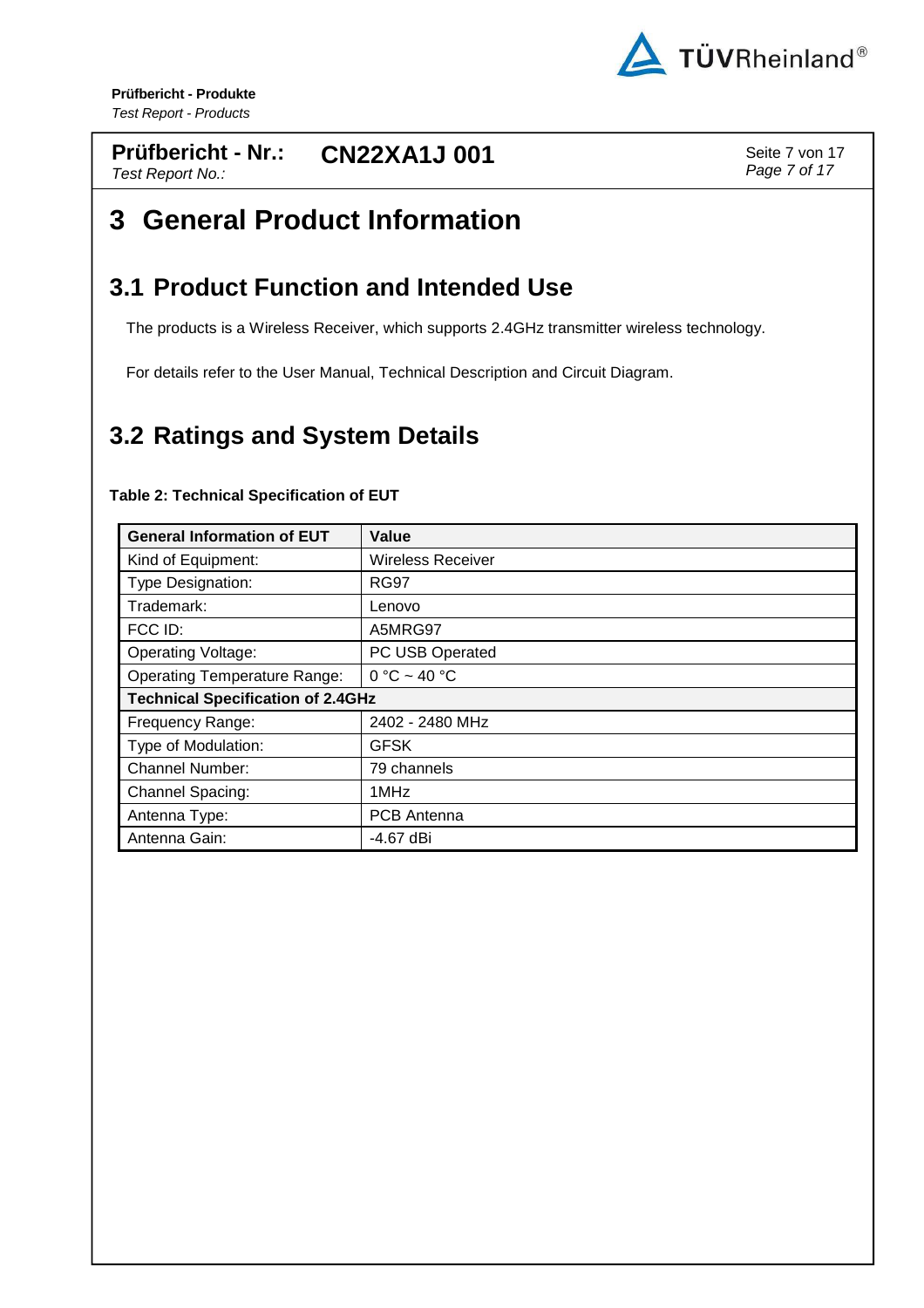

#### **Prüfbericht - Nr.: CN22XA1J 001** Seite 8 von 17

Test Report No.:

Page 8 of 17

#### **3.3 Independent Operation Modes**

The basic operation modes are:

- A. 2.4GHz transmitting mode
	- 1. Low channel
	- 2. Middle channel
	- 3. High channel
- B. On, Normal operation mode
- C. Off

### **3.4 Noise Generating and Noise Suppressing Parts**

Refer to Circuit Diagram for further details.

#### **3.5 Submitted Documents**

- Application Form  $\overline{\phantom{a}}$  - Rating Label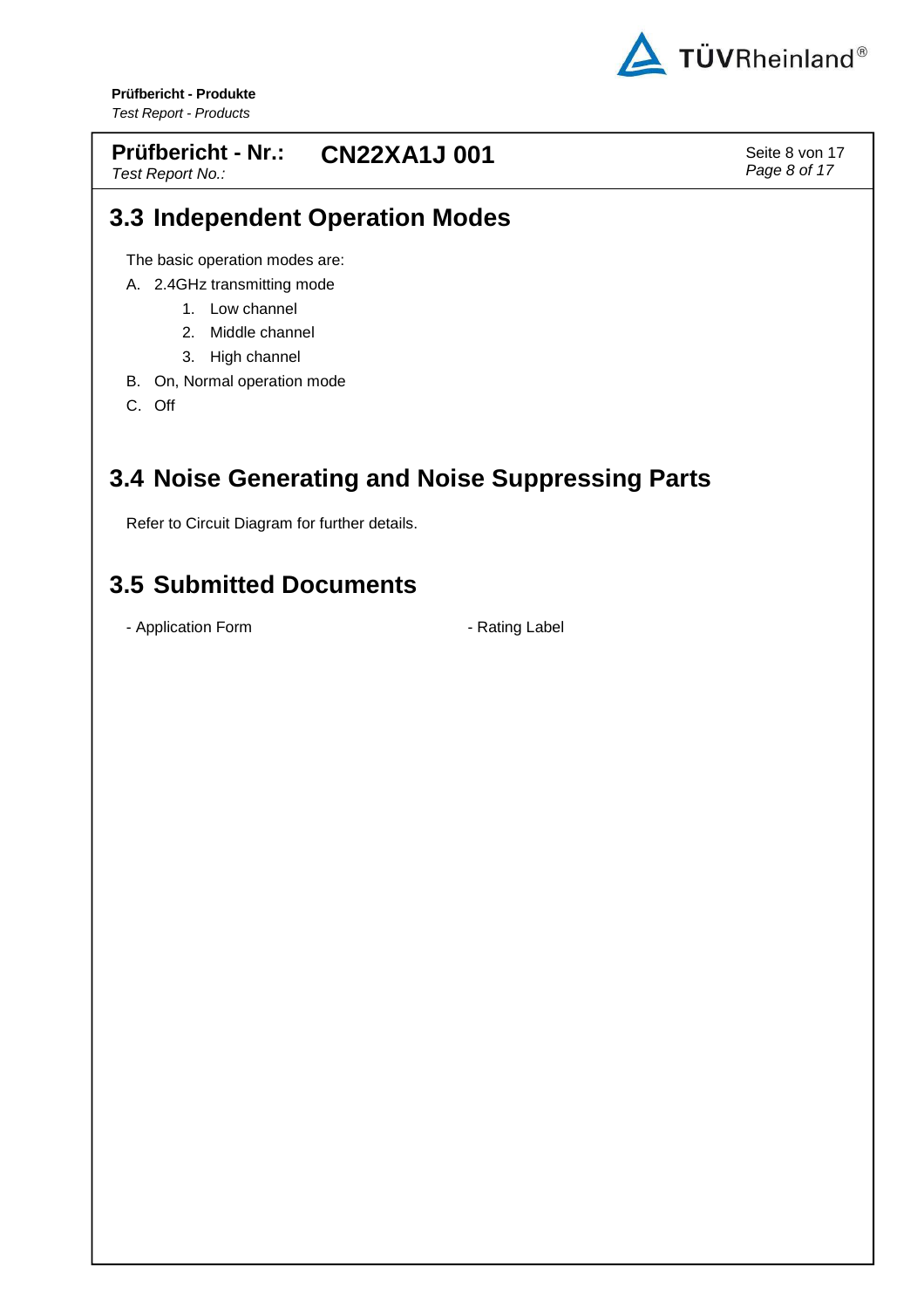

**Prüfbericht - Nr.:** Test Report No.: **CN22XA1J 001** Seite 9 von 17

Page 9 of 17

# **4 Test Set-up and Operation Modes**

#### **4.1 Principle of Configuration Selection**

**Radio Spectrum:** The equipment under test (EUT) was configured at its highest power output in order to measure its highest possible radiation and conducted level. The test modes were adapted accordingly in reference to the instructions for use.

**Emission:** The equipment under test (EUT) was configured to measure its highest possible radiation level. The test modes were adapted accordingly in reference to the instructions for use.

#### **4.2 Test Operation and Test Software**

Test operation refers to test setup in chapter 5. All tests were performed according to the procedures in ANSI C63.10: 2013.

Table 3: Test environments

| <b>Environment Parameter</b> | <b>Values During Tests</b>          |                           |                          |
|------------------------------|-------------------------------------|---------------------------|--------------------------|
|                              | Temperature                         | Voltage (PC USB operated) | <b>Relative Humidity</b> |
| <b>NTNV</b>                  | $25^{\circ}$ C $\pm$ 2 $^{\circ}$ C | 5Vdc                      | Ambient                  |

Table 4: Test channel and frequency

| Mode        | Test Channels (MHz)              | ≺emark |
|-------------|----------------------------------|--------|
| ransmitting | L/M/H: 2402MHz, 2440MHz, 2480MHz | --     |

## **4.3 Special Accessories and Auxiliary Equipment**

**Table 5: Auxiliary Equipment Used during Test** 

| <b>Description</b> | <b>Manufacturer</b> | <b>Model</b>  | S/N      |
|--------------------|---------------------|---------------|----------|
| Portable Laptop    | ∟enovo              | ThinkPad T480 | 10Q67059 |
| Mouse              | _enovo              | <b>MG880F</b> | N/A      |

#### **4.4 Countermeasures to Achieve EMC Compliance**

The test sample which has been tested contained the noise suppression parts as described in the Technical Construction File (TCF).

No additional measures were employed to achieve compliance.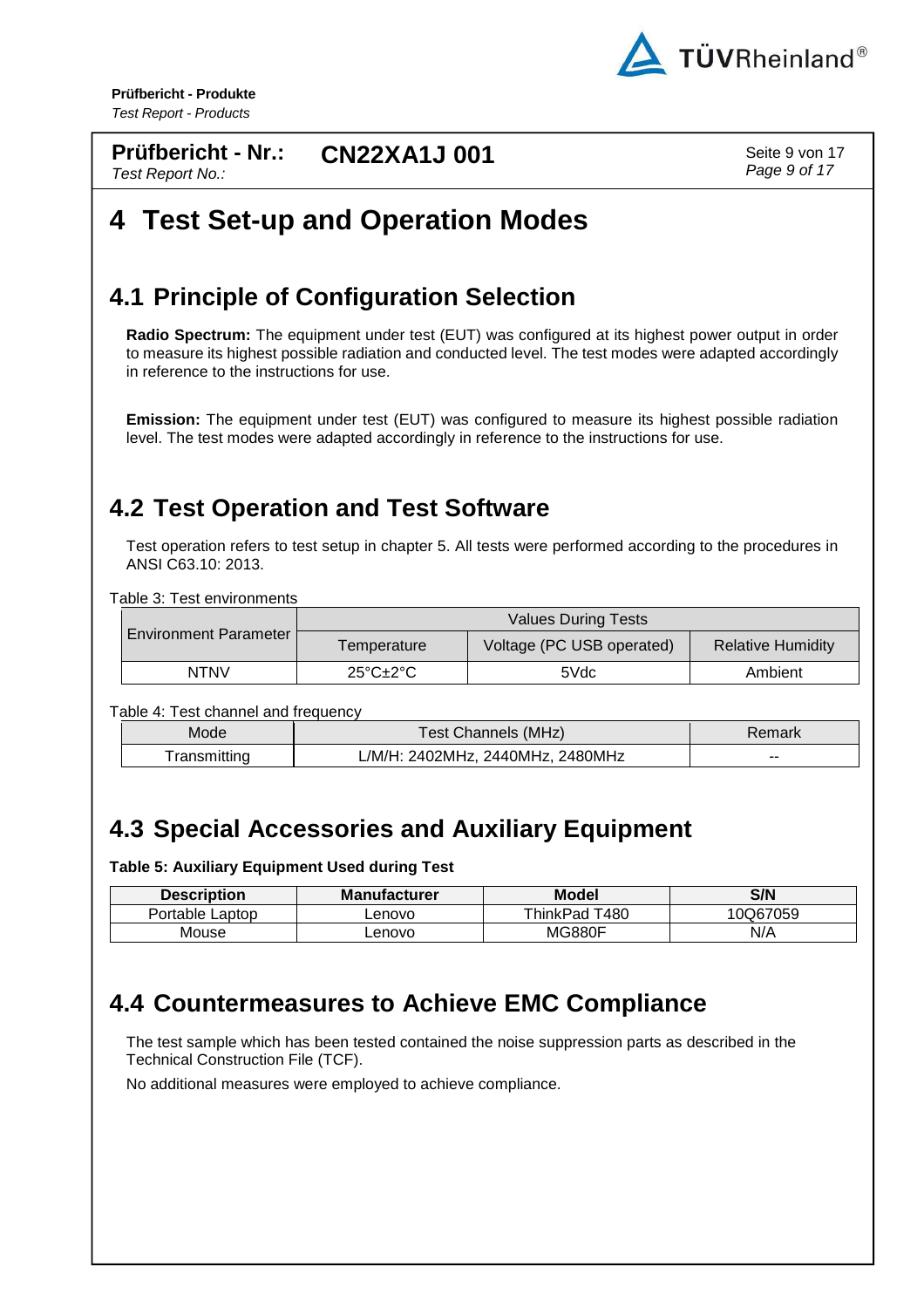

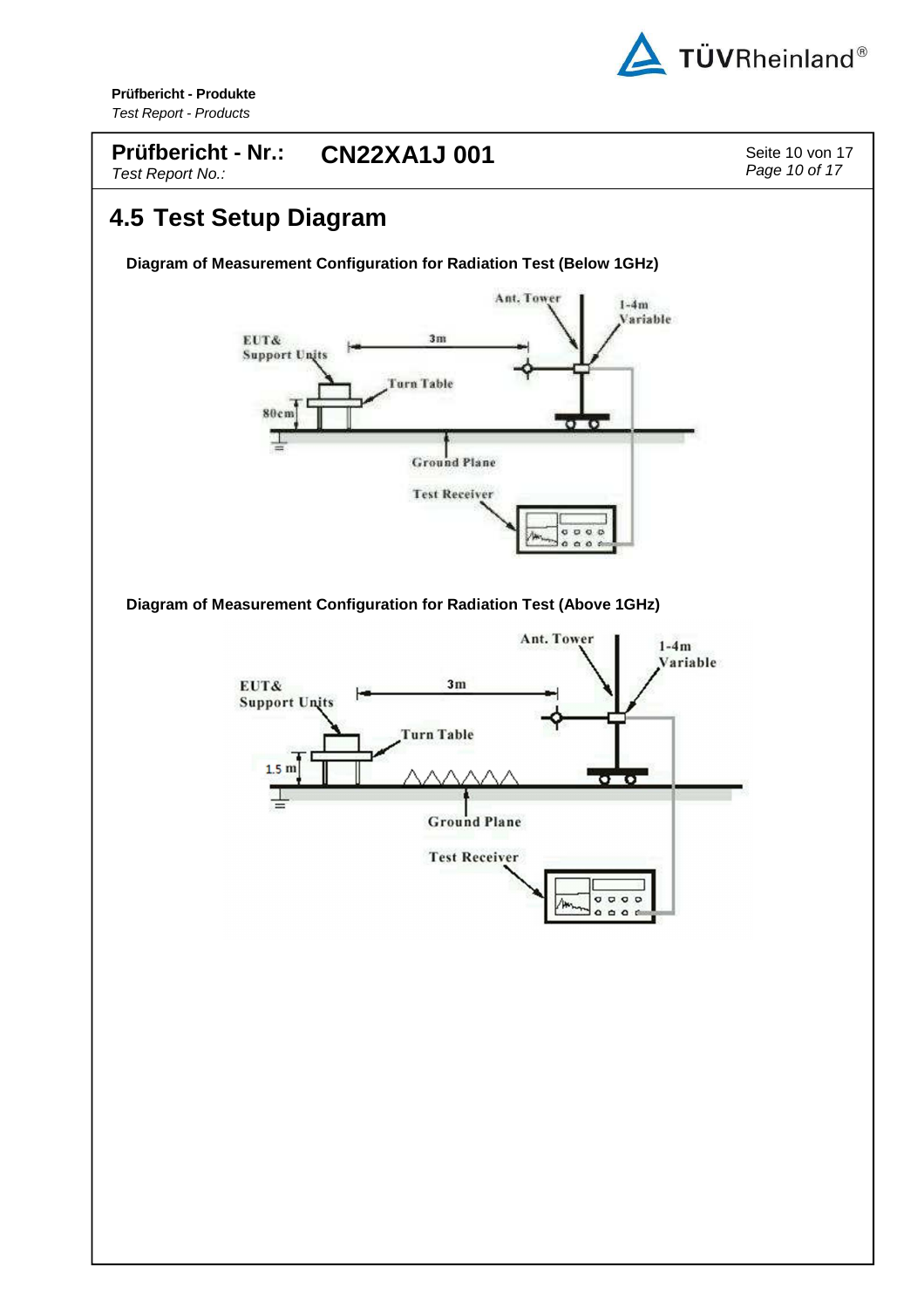

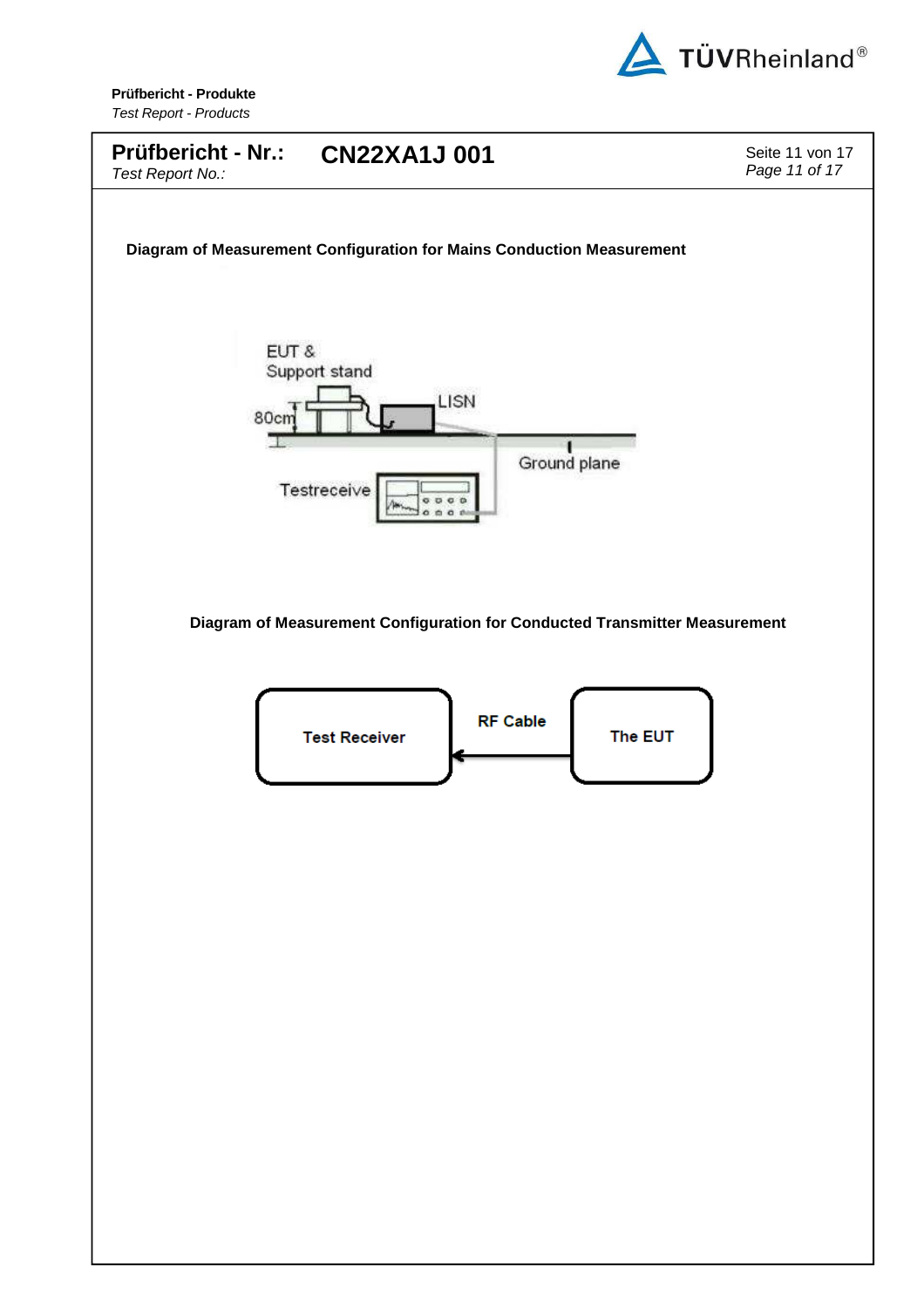

**Prüfbericht - Nr.:** Test Report No.: **CN22XA1J 001** Seite 12 von 17

# **5 Test Results**

#### **5.1 Transmitter Requirement & Test Suites**

#### **5.1.1 Antenna Requirement**

#### **RESULT: Pass**

**Test Specification**

Test standard **: FCC Part 15.203** 

According to the manufacturer declared, the EUT has a PCB antenna, the gain of antenna is -4.67 dBi, which that permanent attachment and no consideration of replacement.

Therefore the EUT is considered sufficient to comply with the provision.

Refer to EUT Photo for further details.

Page 12 of 17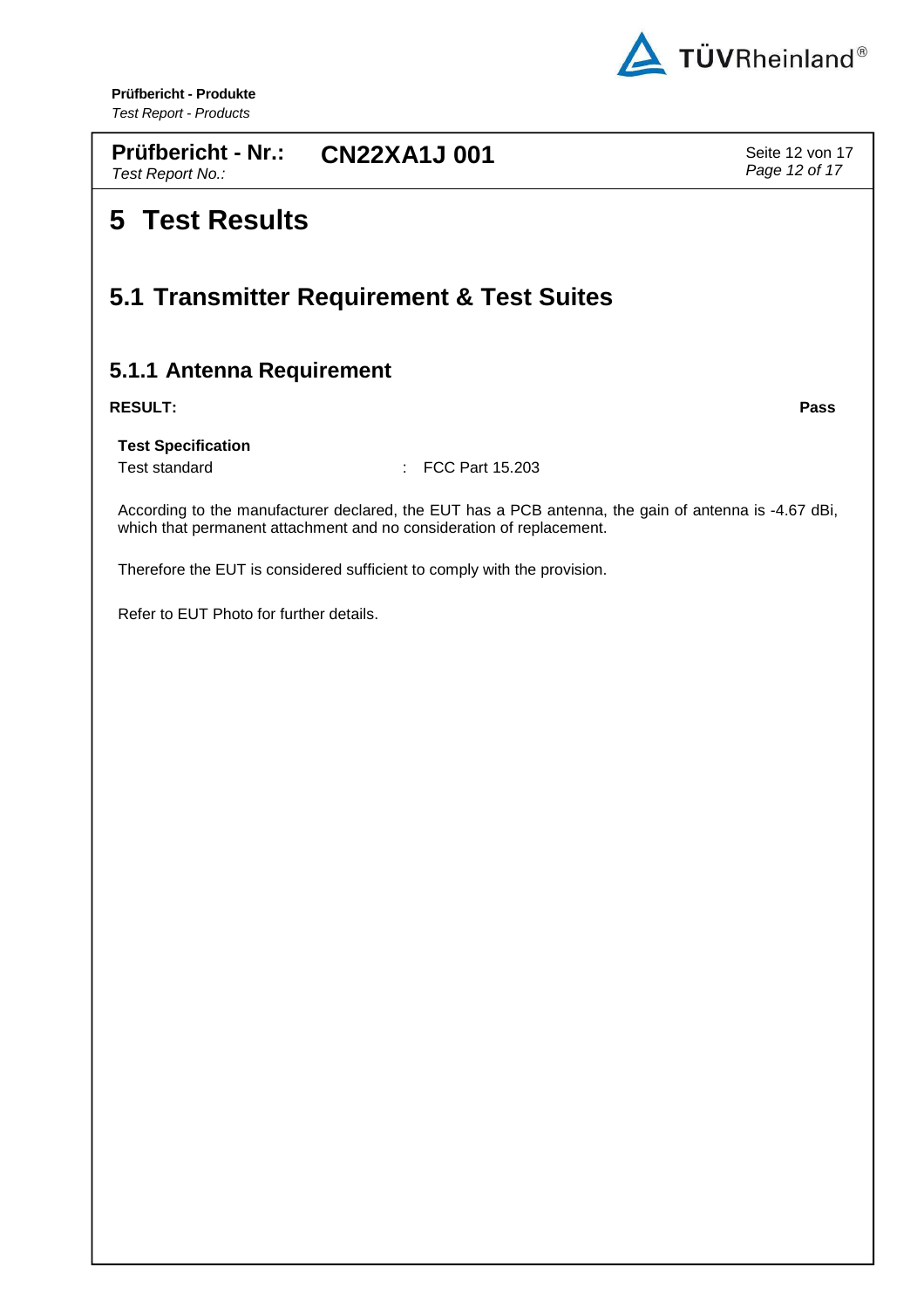

| <b>Prüfbericht - Nr.:</b><br>Test Report No.: | <b>CN22XA1J001</b>                                | Seite 13 von 17<br>Page 13 of 17 |
|-----------------------------------------------|---------------------------------------------------|----------------------------------|
|                                               | 5.1.2 Field strength of fundamental and harmonics |                                  |
| <b>RESULT:</b>                                |                                                   | <b>Pass</b>                      |
| <b>Test Specification</b>                     |                                                   |                                  |
| Test standard                                 | FCC Part $15.249(a)$ (d) (e)<br>÷                 |                                  |
| Basic standard                                | ANSI C63.10: 2013                                 |                                  |
| Limits                                        | FCC Part 15.249(a) (d) (e) & 15.209(a)            |                                  |
| Kind of test site                             | 3m Semi-anechoic Chamber                          |                                  |
| <b>Test Setup</b>                             |                                                   |                                  |
| Date of testing                               | 2022-04-06 to 2022-04-14                          |                                  |
| Input voltage                                 | PC USB operated                                   |                                  |
| Operation mode                                | A                                                 |                                  |
| Test channel                                  | Low / Middle / High                               |                                  |
| Ambient temperature                           | Refer to test result                              |                                  |
| Relative humidity                             | Refer to test result                              |                                  |
| Atmospheric pressure                          | 101 kPa                                           |                                  |

Note: Testing was carried out within frequency range 9kHz to the tenth harmonics. Only the worst case spurious emissions configuration of the each mode were reported.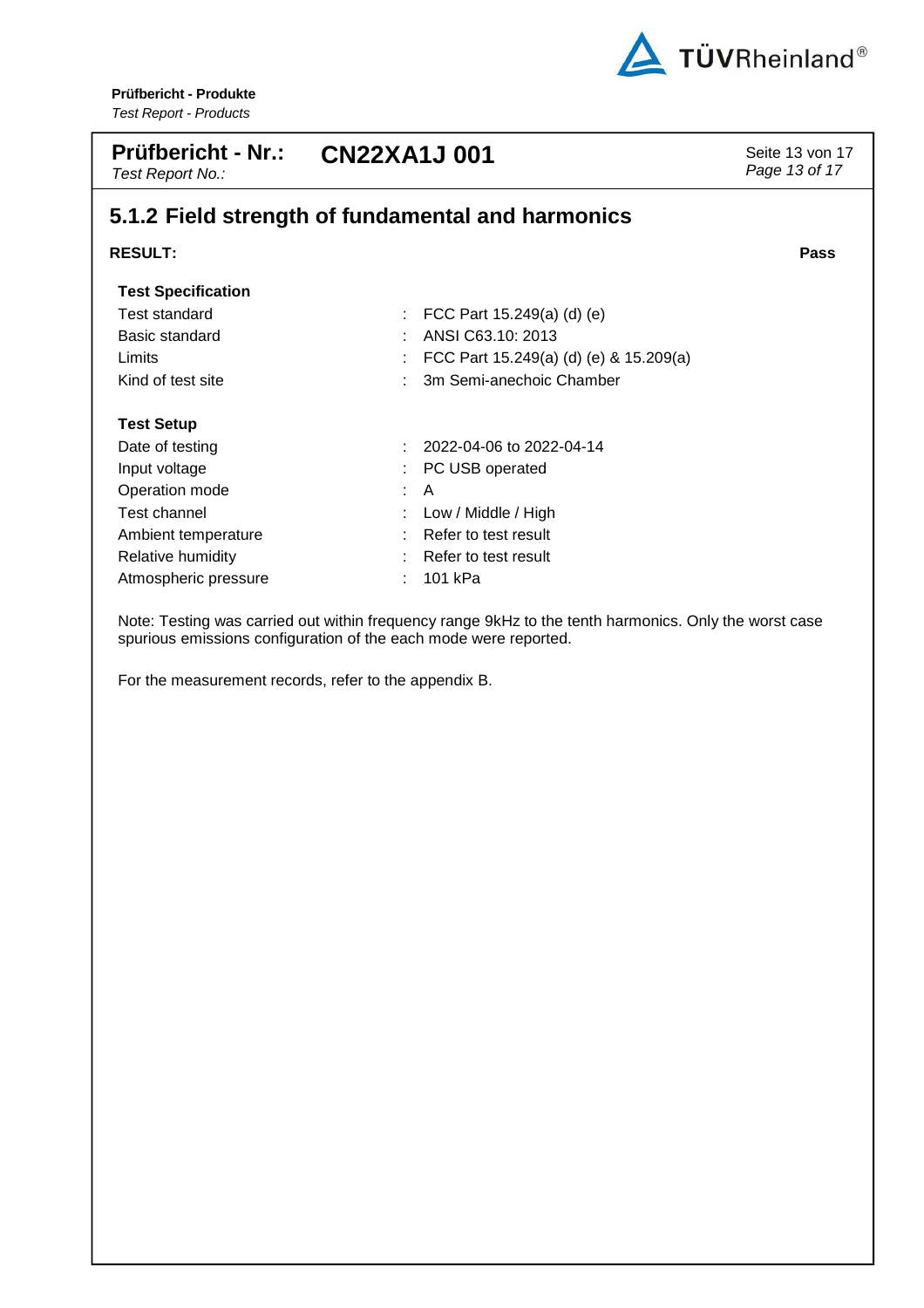

| <b>Prüfbericht - Nr.:</b><br>Test Report No.: | <b>CN22XA1J001</b>                            | Seite 14 von 17<br>Page 14 of 17 |
|-----------------------------------------------|-----------------------------------------------|----------------------------------|
| 5.1.3 20dB and 99% Bandwidth                  |                                               |                                  |
| <b>RESULT:</b>                                |                                               | Pass                             |
| <b>Test Specification</b>                     |                                               |                                  |
| <b>Test standard</b>                          | <b>FCC Part 15.215</b><br>RSS-Gen Section 6.7 |                                  |
| Basic standard                                | ANSI C63.10: 2013                             |                                  |
| Limits                                        | Within assigned band                          |                                  |
| Kind of test site                             | Shielded Room                                 |                                  |
| <b>Test Setup</b>                             |                                               |                                  |
| Date of testing                               | 2022-04-06                                    |                                  |
| Input voltage                                 | PC USB operated                               |                                  |
| Operation mode                                | A<br>÷                                        |                                  |
| Test channel                                  | Low / Middle / High                           |                                  |
| Ambient temperature                           | 25.3 °C                                       |                                  |
| Relative humidity                             | 50 %                                          |                                  |
| Atmospheric pressure                          | 101 kPa                                       |                                  |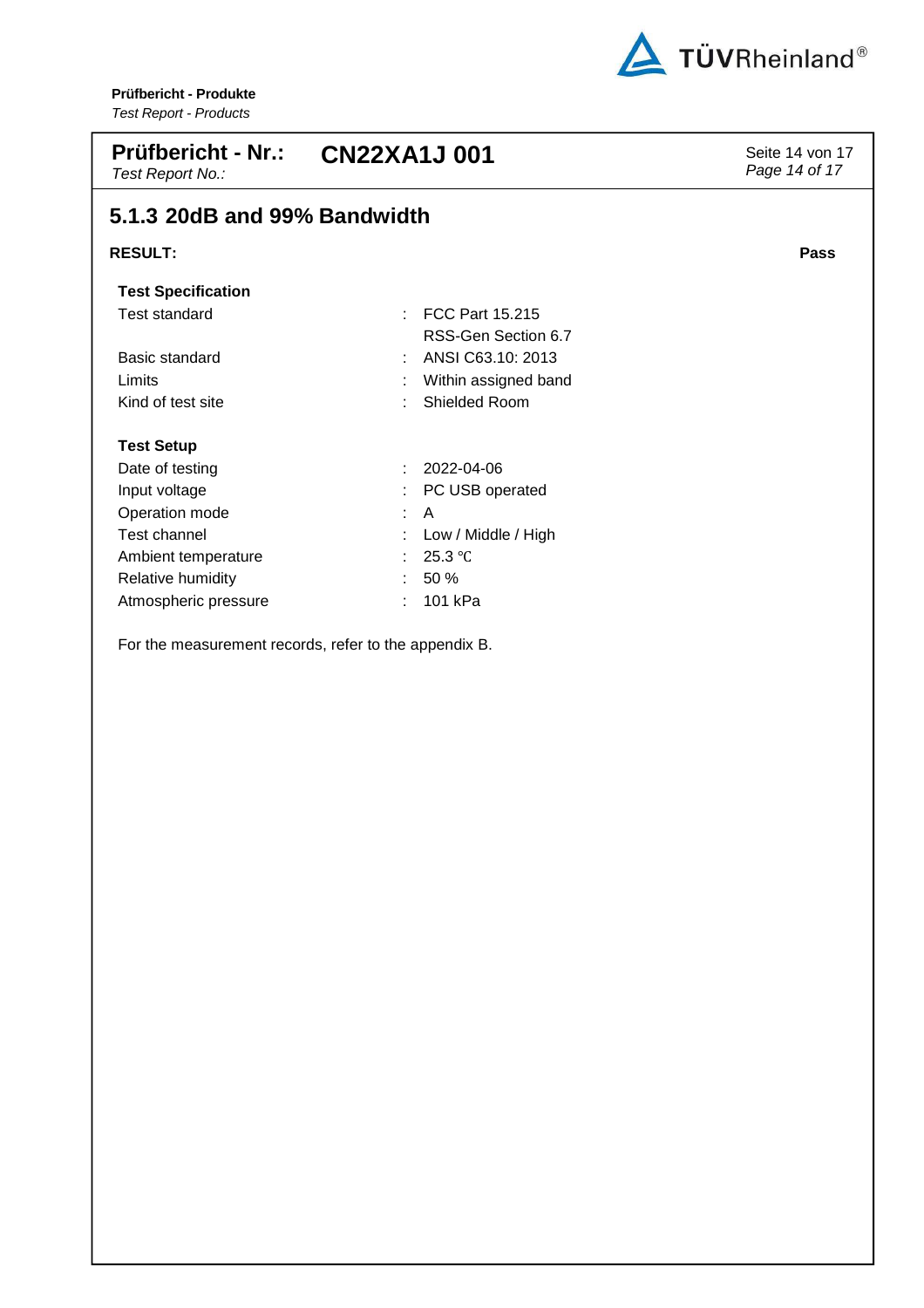

| <b>Prüfbericht - Nr.:</b><br>Test Report No.: | <b>CN22XA1J001</b> |                                              | Seite 15 von 17<br>Page 15 of 17 |
|-----------------------------------------------|--------------------|----------------------------------------------|----------------------------------|
| 5.1.4 Band Edge                               |                    |                                              |                                  |
| <b>RESULT:</b>                                |                    |                                              | Pass                             |
| <b>Test Specification</b>                     |                    |                                              |                                  |
| Test standard                                 |                    | FCC Part 15.249(a) (d) (e) & 15.209 & 15.205 |                                  |
| Basic standard                                |                    | ANSI C63.10: 2013                            |                                  |
| Limits                                        |                    | FCC Part 15.249(a) (d) (e) & 15.209 & 15.205 |                                  |
| Kind of test site                             |                    | 3m Semi-anechoic Chamber                     |                                  |
| <b>Test Setup</b>                             |                    |                                              |                                  |
| Date of testing                               |                    | 2022-04-06                                   |                                  |
| Input voltage                                 |                    | PC USB operated                              |                                  |
| Operation mode                                |                    | A                                            |                                  |
| Test channel                                  |                    | Low / Middle / High                          |                                  |
| Ambient temperature                           |                    | Refer to test result                         |                                  |
| Relative humidity                             |                    | Refer to test result                         |                                  |
| Atmospheric pressure                          |                    | 101 kPa                                      |                                  |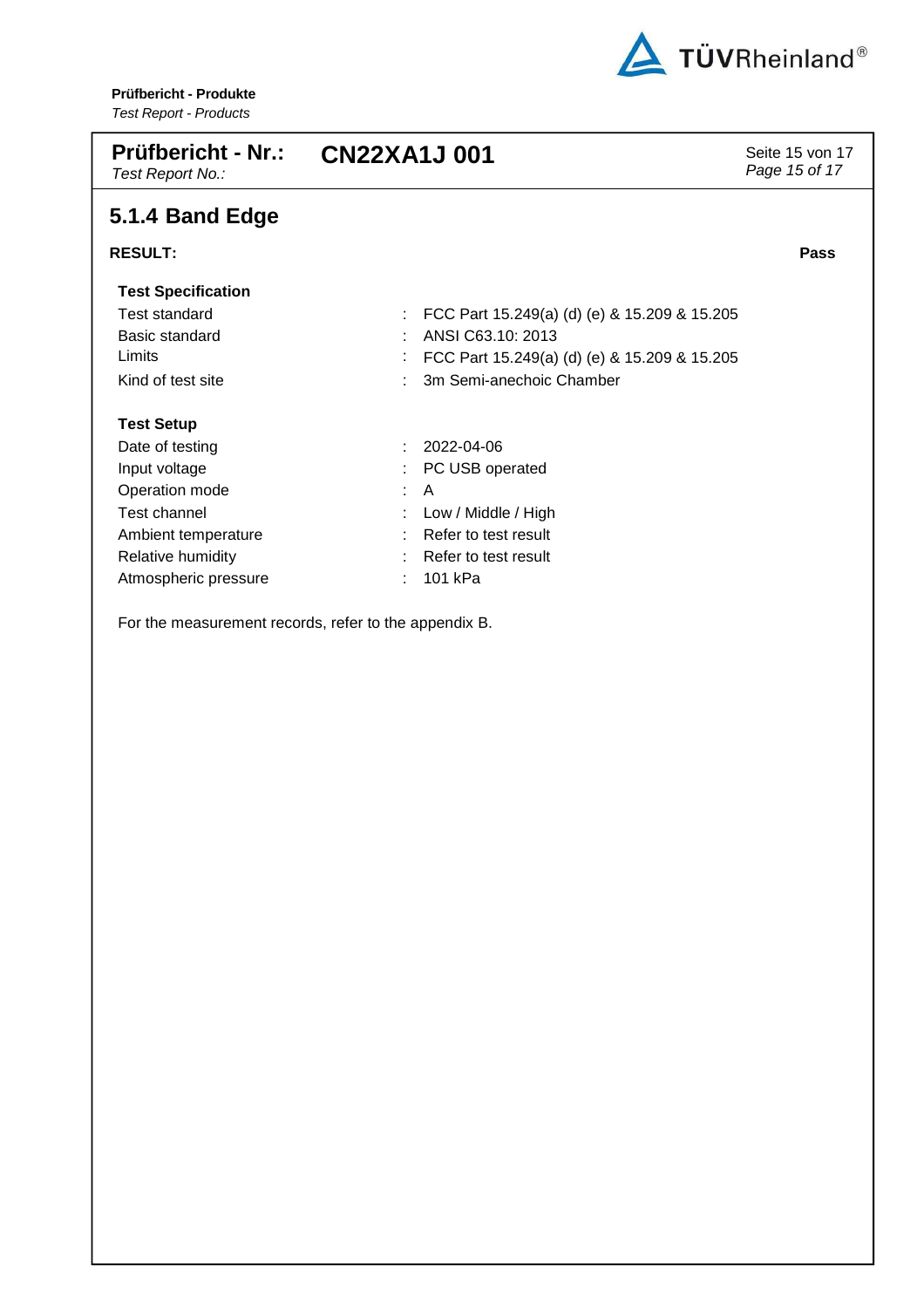

| <b>Prüfbericht - Nr.:</b><br>Test Report No.: | <b>CN22XA1J001</b>                              | Seite 16 von 17<br>Page 16 of 17 |
|-----------------------------------------------|-------------------------------------------------|----------------------------------|
|                                               | 5.1.5 Conducted Emission on AC Mains            |                                  |
| <b>RESULT:</b>                                |                                                 | Pass                             |
| <b>Test Specification</b>                     |                                                 |                                  |
| Test standard                                 | FCC Part 15.207(a)                              |                                  |
| Basic standard                                | ANSI C63.10: 2013                               |                                  |
| Frequency range                               | $0.15 - 30$ MHz                                 |                                  |
| Limits                                        | FCC Part 15.207(a)                              |                                  |
| Kind of test site                             | Shielded Room                                   |                                  |
| <b>Test Setup</b>                             |                                                 |                                  |
| Date of testing                               | 2022-03-31<br>÷.                                |                                  |
| Input voltage                                 | PC USB Operated (PC input voltage 120Vac, 60Hz) |                                  |
| Operation mode                                | B<br>÷.                                         |                                  |
| Ambient temperature                           | 23.9 $\degree$ C                                |                                  |
| Relative humidity                             | 53 %                                            |                                  |
| Atmospheric pressure                          | 101 kPa                                         |                                  |